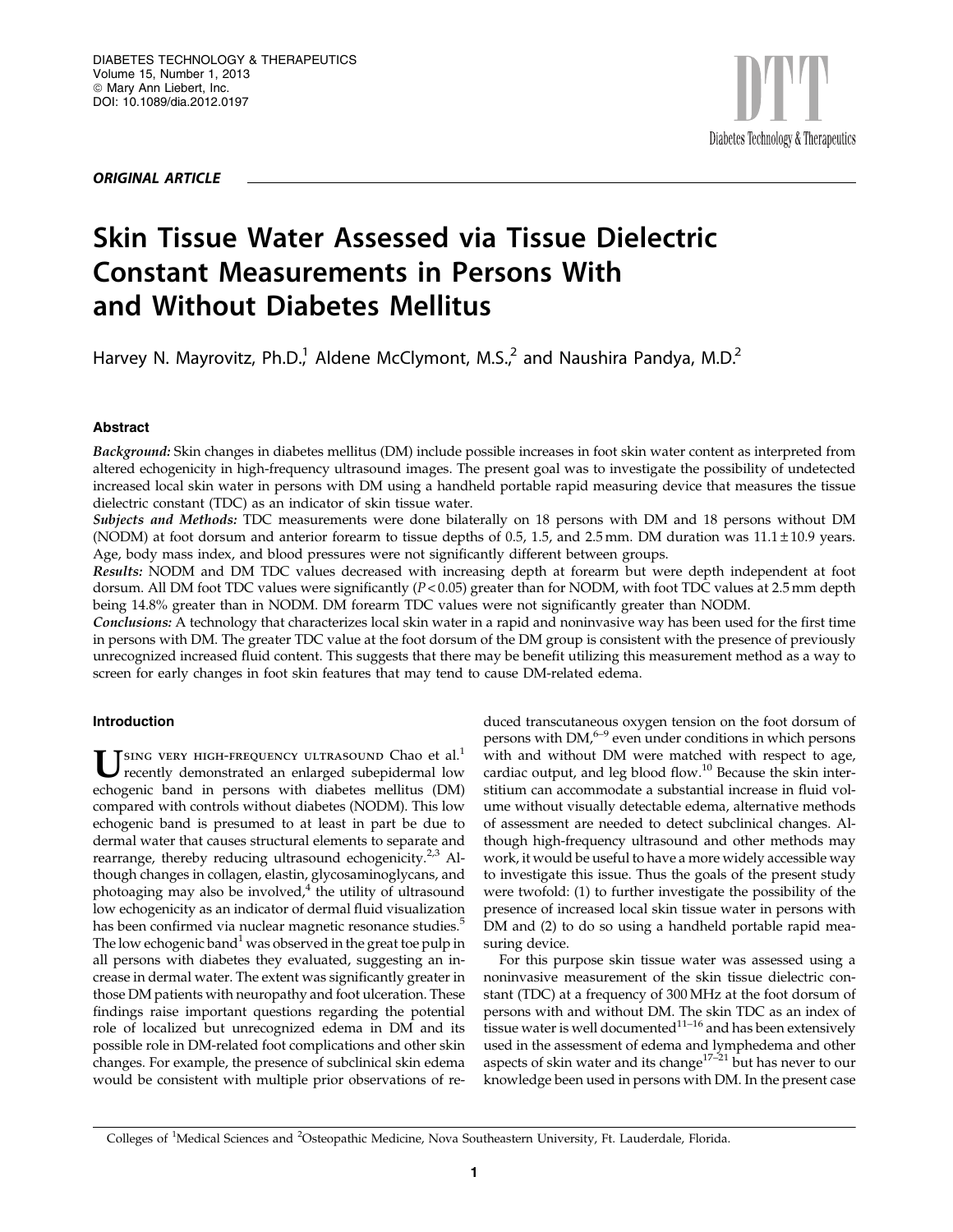the choice of this measurement method was in part guided by prior studies regarding the nature of water's structure within skin. In normal skin, near-infrared Raman spectroscopy has demonstrated that most skin water, perhaps as high as 90%, is considered to be bound water $^{22}$  in the sense that water molecules are hydrogen bonded to biomolecules, mainly proteins. This is true in skin of young<sup>22</sup> and older<sup>23</sup> healthy individuals. This bound water is to be distinguished from free water $24$  in which water molecules are bound to each other and is significantly more mobile within the interstitium. Because TDC values measured at 300 MHz are sensitive to both free and bound water contained within the measured tissue volume,15,25,26 its value is an excellent index of total tissue water.

# Subjects and Methods

#### **Subjects**

Measurements were done on 36 volunteer subjects: 18 with DM (DM group) and 18 age-matched NODM subjects (NODM group). All participating subjects signed a university-approved informed consent prior to entry into the study. Because the current study was viewed as a pilot study the inclusion criteria were fairly broad. The criteria for inclusion of persons with diabetes were that they had been diagnosed as having either type 1 or type 2 diabetes not less than 5 years ago. The inclusion criterion for the control group was the absence of diabetes. Exclusion criteria for both groups were the presence of any implanted wires or electronic medical devices and the presence of any open wounds anywhere on the lower extremities. The number of subjects recruited for the study was limited by a 3-month experimental window based on availability of equipment and personnel. Entry of the patients into the study was not dependent on concomitant conditions or on their medications. However, subsequent to their evaluation patients who had a concomitant condition likely to cause edema or who were taking any medication known to have potential edema-producing effects were flagged. Of the 18 DM patients none had a co-morbidity with a likely edemaproducing effect, but seven patients were taking medications that were potentially peripheral edema producing; three patients were taking pioglitazone (Actos®; Takeda Pharmaceuticals U.S.A., Deerfield, IL), two were taking amlodipine, one was taking diltiazem, and one was taking sitagliptin ( Januvia<sup>®</sup>; Merck Sharp & Dohme, Whitehouse Station, NJ). On the day of the study, but prior to TDC measurements, patients were evaluated by their attending physician as to the presence of lower extremity edema. Edema assessment was done by checking for edema in the lower legs and rated for severity using the 1-2-3-4 rating system. Results of these assessments were at the time of TDC measurement unknown to the investigator making the TDC measurements. Two patients were rated as having  $1+$  edema.

The DM group comprised 16 persons with type 2 diabetes and two persons with type 1 diabetes with an average DM duration (mean  $\pm$  SD) of 11.1 $\pm$ 10.9 years. At the time of measurements glycated hemoglobin values for the DM group were  $7.29 \pm 1.47$ %, and fasting glucose levels on the morning of the measurements were  $138 \pm 46$  mg/dL. Other pertinent characteristics and comparisons of the DM and NODM groups are summarized in Table 1. There were no statistically significant between-group differences in age, body mass index, or blood pressures taken on the day of evaluation.

Table 1. Baseline Comparisons of Subjects WITH AND WITHOUT DIABETES MELLITUS

|                                       | NODM            | DМ               | P value |  |
|---------------------------------------|-----------------|------------------|---------|--|
| Age (years)                           | $55.1 \pm 19.1$ | $62.7 \pm 12.5$  | 0.16    |  |
| $\overline{BMI}$ (kg/m <sup>2</sup> ) | $28.7 \pm 3.7$  | $29.9 \pm 5.1$   | 0.45    |  |
| Blood pressure (mm Hg)                |                 |                  |         |  |
| Systolic                              | $122.9 \pm 6.2$ | $124.8 \pm 18.1$ | 0.71    |  |
| Diastolic                             | $77.3 \pm 8.9$  | $74.2 \pm 7.40$  | 0.30    |  |
| Right hand dominant                   | $20(100\%)$     | $20(100\%)$      |         |  |
| Male                                  | 4(21%)          | 7(39%)           |         |  |
| Female                                | 14 (78%)        | 11 $(61\%)$      |         |  |
| Weight                                |                 |                  |         |  |
| Normal                                | 3(17%)          | 4(22%)           |         |  |
| Overweight                            | 6(33%)          | 5(28%)           |         |  |
| Obese                                 | $9(50\%)$       | $9(50\%)$        |         |  |
|                                       |                 |                  |         |  |

Data are mean  $\pm$  SD values or number (% of total) for the diabetes mellitus (DM) group and the group without diabetes mellitus (NODM). There are no statistically significant differences between NODM and DM groups with respect to age, body mass index (BMI), or systolic and diastolic blood pressures.

Weight classifications between the two groups were similar, with each group having 50% of its participants being classified as obese (body mass index  $\geq 30 \text{ kg/m}^2$ ) and 28-33% classified as overweight (having body mass index values greater than 25 kg/m<sup>2</sup> but less than 30 kg/m<sup>2</sup>).

#### TDC measurement method

TDC was measured with the MoistureMeter-D (Delfin Technologies Ltd., Kuopio, Finland). The device consists of a cylindrical probe connected to a control unit that displays the TDC value when the probe is placed in contact with the skin as illustrated in Figure 1, which illustrates a measurement on the foot dorsum. A single TDC measurement typically requires that the probe be in contact with the skin using light pressure for 10 s or less. Values obtained are dependent on the water and tissue composition in the region below the probe surface to depths ranging from 0.5 to 5.0 mm, depending on the probe used. The TDC values do not depend on skin pigmentation but do depend on the tissue type and probe used because water content of dermis is greater than that of deeper



FIG. 1. Tissue dielectric constant measurement with probe in contact with the foot dorsum. Measurements are achieved by contacting the skin for 10 s or less. Tissue dielectric constant values are displayed on a digital display of a portable control unit or when desired transferred directly to a computer. Color image available online at www.libertonline.com/dia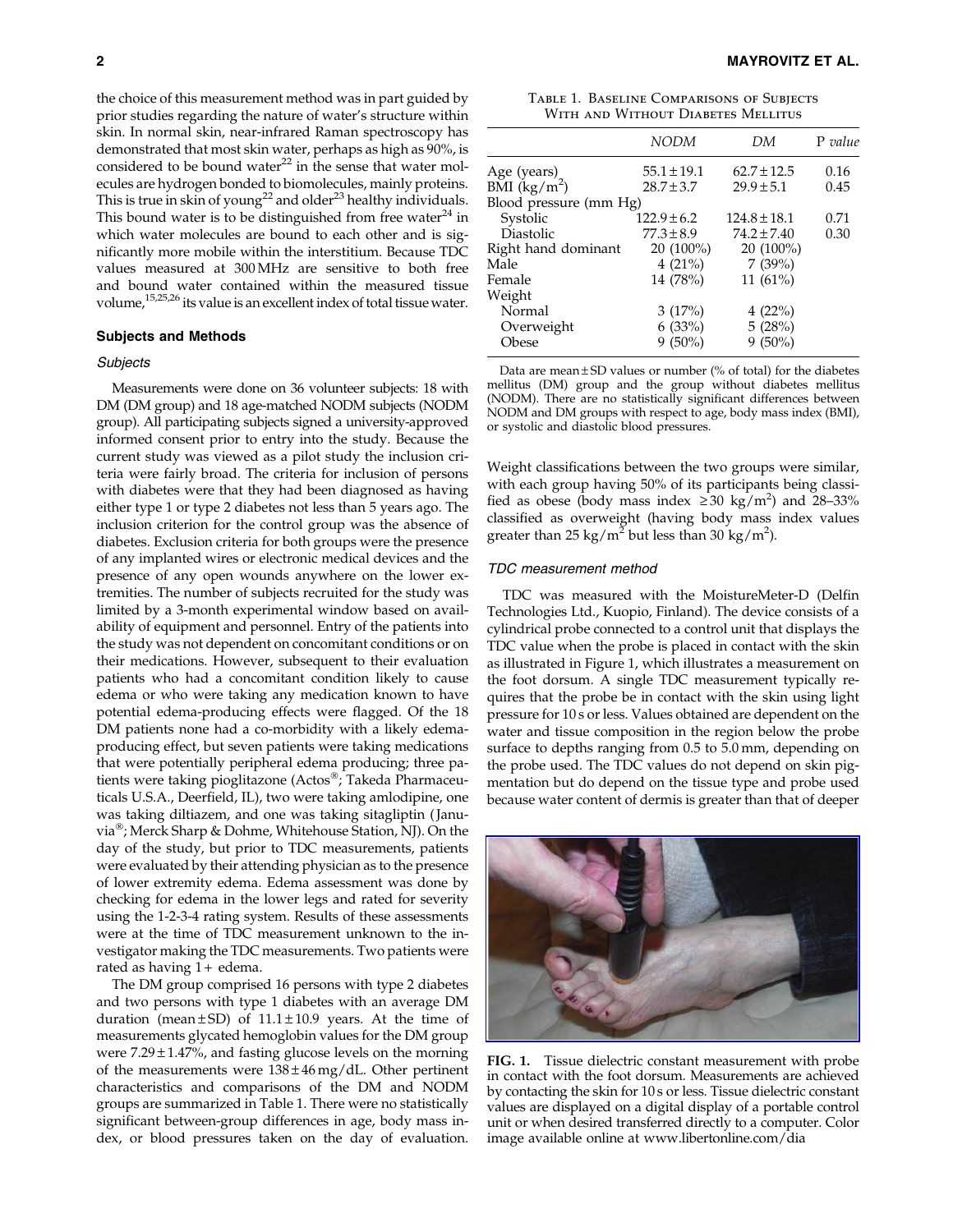## SKIN TISSUE WATER IN PERSONS WITH DM 3

lying fat. The device operates using a 300-MHz signal because at this frequency the probe size is reasonably small and the dielectric constant of both free and bound water can be determined. The device has not yet been cleared for routine use in the United States, but the company indicates that application for such clearance has already been made. The physics and principle of operation have been well described.<sup>11-13,16,27,28</sup> In brief, the 300-MHz signal is generated within the control unit and is transmitted to the tissue via the probe that is in contact with the skin. The probe acts as an open-ended coaxial transmission line.<sup>11,12</sup>  $\overrightarrow{A}$  portion of the incident electromagnetic wave is reflected in an amount that depends on the dielectric constant of the tissue, which itself depends on the amount of free and bound water in the tissue volume through which the wave passes. Reflected wave information is processed within a control unit, and the dielectric constant is displayed. For reference, pure water has a value of about 78.5, and the display scale range is 1–80. The TDC value is dimensionless because it is in effect the ratio of the measured TDC to the value that would be measured in a vacuum. The effective measurement depth depends on the probe dimensions, with larger spacing between inner and outer conductors corresponding to greater penetration depths. In this study, three different-sized probes were used to achieve effective measurement depths of 0.5, 1.5, and 2.5 mm.

#### Measurement procedure

All research-related measurements were done within a closed area designated for experimental research with each subject supine on a padded examination table. Room temperature was  $23.3 \pm 1.5$ °C at the start of measurements (mean $\pm$ SD) and  $23.4 \pm 1.4$ °C at the end. Room relative humidity ranged from  $44.9 \pm 11.6$ % at the start to  $45.7 \pm 12.1$ % at the end. With the subject lying supine, target measurement sites were marked with a surgical pen on each anterior forearm (8 cm distal to the antecubital fossa) and the foot dorsum (on a flat area between the great and second toe). After the subject had been supine for at least 10 min and not longer than 15 min, TDC measurements were then done in triplicate at each site, starting with the 2.5 mm depth probe and progressing to 1.5 and 0.5 mm depths. Forearm measurements were done first followed by the dorsal foot measurements. After the TDC measurements were com-

pleted skin temperature at each site was determined using an infrared non-contact thermometer (Exergen, Watertown, MA). Finally, the girth values of the forearm and foot at the sites of TDC measurement were determined with a tape measure that had a calibrated tension gauge to provide for uniform pulltension in all girth measurements.

#### Analysis and statistics

Triplicate TDC values obtained at each depth on each limb were averaged, yielding an average TDC value for each foot and each arm at each effective measurement depth. Corresponding left (L) and right (R) limb values were averaged to yield a single per-person average  $(R + L)/2$  for the foot and the arm. In addition, the ratio of R/L values was calculated to determine R to L side symmetry. Prior to a further detailed analysis, these data, together with all other measured parameters, were assessed for normal distributions using the Shapiro–Wilk test. These test results indicated that foot TDC values and systolic blood pressures were significantly different from a normal distribution  $(P<0.05)$ . Thus for systolic pressures, comparisons between groups were made using the nonparametric Mann–Whitney test. Comparisons of absolute TDC values among the three different effective measurement depths for foot and forearm sites were done using the nonparametric Friedman test for related samples for each group separately. Evaluation of possible group differences (NODM vs. DM) in absolute TDC values was done using the nonparametric Kruskal–Wallis test in which the analysis was done for each site (foot and forearm) separately. Comparisons of all other parameters, including the R/L ratios, which were normally distributed, were based on corresponding parametric analyses. Comparison of ratios was done using a general linear model for repeated measures with depth as the repeated-and group the between-subjects factor. For all tests a value of  $P < 0.05$  was taken as evidence of statistical significance.

### Results

#### Arm and foot girths and skin temperatures

There were no significant differences in arm or foot absolute girths or skin temperatures between groups as summarized in Table 2. Furthermore, there was no significant

|                         | Absolute values |                      |         | Ratios (right limb/left limb) |                   |         |
|-------------------------|-----------------|----------------------|---------|-------------------------------|-------------------|---------|
|                         | $NODM (n=18)$   | <i>DM</i> $(n = 18)$ | P value | <b>NODM</b>                   | DM                | P value |
| Girth (cm)              |                 |                      |         |                               |                   |         |
| Left arm                | $24.5 \pm 3.2$  | $25.5 \pm 3.3$       | 0.36    | $1.019 \pm 0.059$             | $1.024 \pm 0.047$ | 0.78    |
| Right arm               | $24.9 \pm 3.6$  | $26.1 \pm 3.3$       | 0.32    |                               |                   |         |
| Left foot               | $22.3 \pm 1.6$  | $21.9 \pm 1.8$       | 0.50    | $1.015 \pm 0.061$             | $0.998 \pm 0.035$ | 0.31    |
| Right foot              | $22.7 \pm 1.9$  | $21.9 \pm 1.6$       | 0.18    |                               |                   |         |
| Skin temperature $(°C)$ |                 |                      |         |                               |                   |         |
| Left arm                | $31.7 \pm 1.0$  | $31.9 \pm 0.80$      | 0.69    | $0.994 \pm 0.029$             | $0.998 \pm 0.016$ | 0.59    |
| Right arm               | $31.4 \pm 1.6$  | $31.8 \pm 1.1$       | 0.47    |                               |                   |         |
| Left foot               | $30.4 \pm 2.5$  | $30.0 \pm 1.9$       | 0.55    | $1.006 \pm 0.027$             | $1.001 \pm 0.009$ | 0.48    |
| Right foot              | $30.7 \pm 2.2$  | $30.1 \pm 2.0$       | 0.37    |                               |                   |         |

Table 2. Limb Girths and Skin Temperature Comparisons of Subjects With and Without Diabetes Mellitus

Data are mean ± SD values with associated P values for comparisons between groups without (NODM) and with (DM) diabetes mellitus. All subjects were right hand dominant so the right to left limb ratio is also the dominant to nondominant limb ratio. There are no betweengroup significant differences in arm or foot absolute girths or skin temperatures or in right to left limb ratios.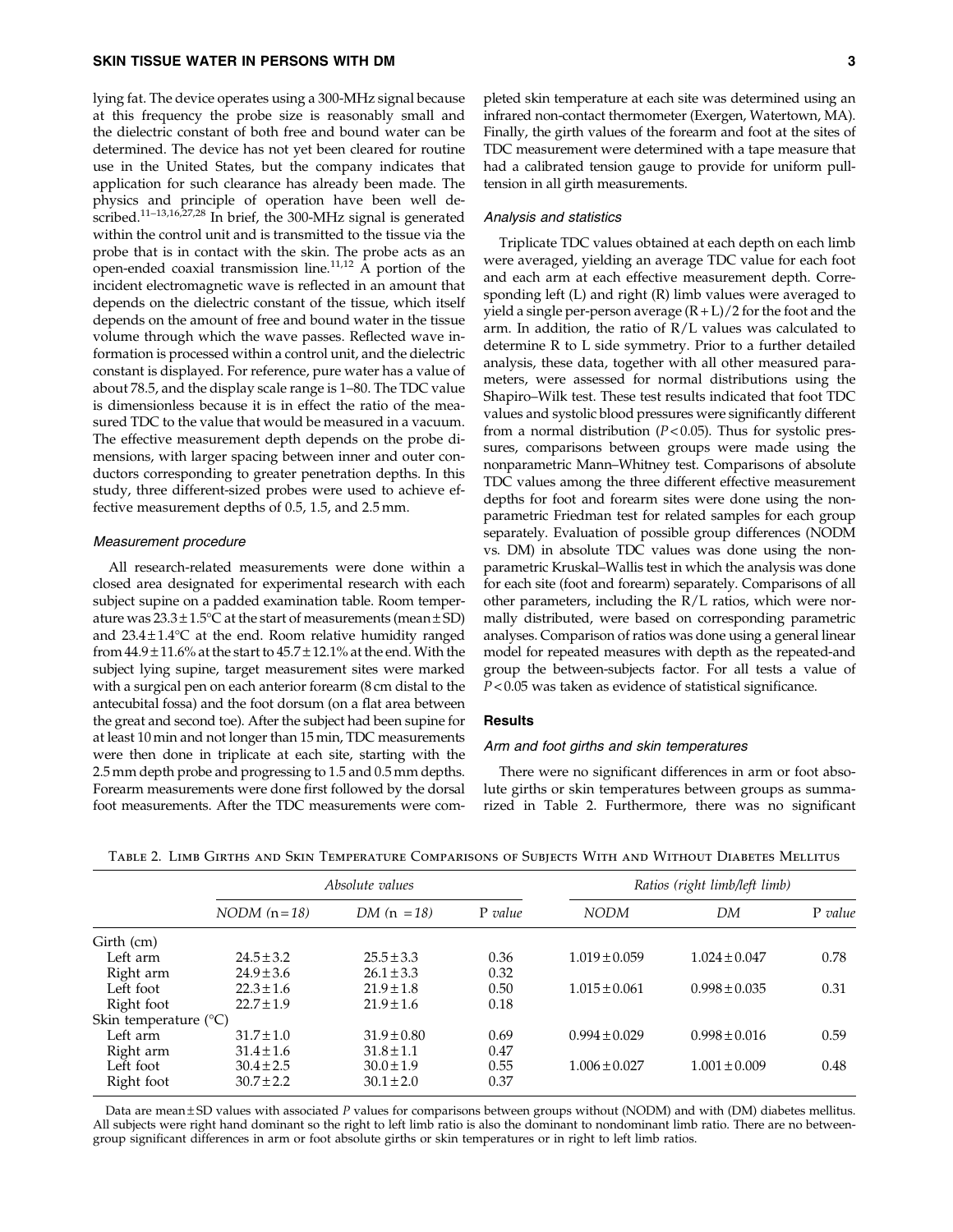| TDC values, depth   | Absolute values        |                      |         | Ratios (right/left) |                   |         |
|---------------------|------------------------|----------------------|---------|---------------------|-------------------|---------|
|                     | $NODM$ (n = 18)        | <i>DM</i> $(n = 18)$ | P value | <b>NODM</b>         | DΜ                | P value |
| Arm                 |                        |                      |         |                     |                   |         |
| $0.5$ mm            | $32.4 \pm 3.7^{\circ}$ | $34.3 \pm 4.6^a$     | 0.17    | $1.000 \pm 0.075$   | $0.992 \pm 0.056$ | 0.72    |
| $1.5 \,\mathrm{mm}$ | $30.2 \pm 2.7^{\circ}$ | $32.0 \pm 3.6^a$     | 0.11    | $0.983 \pm 0.070$   | $1.009 \pm 0.043$ | 0.20    |
| $2.5 \,\mathrm{mm}$ | $27.5 \pm 3.3^a$       | $29.1 \pm 3.9^a$     | 0.19    | $0.996 \pm 0.067$   | $1.016 \pm 0.052$ | 0.34    |
| Foot                |                        |                      |         |                     |                   |         |

Table 3. Limb Tissue Dielectric Constant Comparisons of Subjects With and Without Diabetes Mellitus

Data are mean ± SD values with associated P values for comparisons between groups without (NODM) and with (DM) diabetes mellitus. All subjects were right hand dominant so the right to left limb ratio is also the dominant to nondominant limb ratio.

0.5 mm 28.4 ± 4.8 31.9 ± 3.7<sup>b</sup> 0.02 1.018 ± 0.052 1.003 ± 0.080 0.57  $1.5 \text{ mm}$  28.9 ± 3.5  $32.5 \pm 5.9^{\circ}$  0.03  $1.008 \pm 0.135$  0.990  $\pm 0.061$  0.62  $2.5 \text{ mm}$  29.1 ± 4.1  $33.3 \pm 6.4^{\text{b}}$  0.02  $1.000 \pm 0.074$  0.991  $\pm 0.082$  0.74

 $P$  < 0.001 for tissue dielectric constant (TDC) depth dependence compared with TDC values at all other depths. Foot absolute TDC values are significantly greater for the DM group at all depths, but there are no significant differences in any right to left limb ratio for either group.<br><sup>b</sup>P < 0.05 for DM group versus NODM group.

difference between groups in R/L limb ratios for girths or skin temperatures.

#### TDC values

For both the NODM and DM groups absolute TDC values significantly decreased with increasing depth at the forearm (Table 3). Absolute values at each depth at the forearm differed from each other depth  $(P < 0.001)$ . For the forearm, the average TDC value at a depth of 2.5 mm was about 17.8% less  $(P<0.001)$  than that measured at a depth of 0.5 mm. In contrast, no depth dependency of foot TDC values was observed for either group. But, at each measured depth the foot TDC values of the DM group were significantly greater than for the NODM group as shown in Table 3. The average foot TDC value measured at a 2.5 mm depth in the DM group was 14.8% greater than that measured in the NODM group, with percentage differences at 1.5 and 0.5 mm being about 12.4%. The forearm TDC DM values were not significantly greater than NODM values at any depth. There was also no significant difference in TDC ratios among the three depths for either the NODM or DM group at the arm or foot, indicating a relative symmetry in limb TDC values for both groups.

### **Discussion**

A main outcome of the present study was the finding of significantly greater skin tissue water at the foot dorsum of persons with DM compared with those with NODM who had similar age, body mass index, and foot girth. This result was based on measurements of significantly greater TDC values in foot dorsum skin of persons with DM, which were 12.4–14.8% greater than for persons with NODM depending on the depth to which TDC was measured. Although TDC values reflect contributions of several tissue components, TDC values are well accepted as comparative measures for assessing local skin tissue water content.13,15,17,18,27,29,30

In 16 of the 18 diabetes patients this apparent increase in skin tissue water was present without any visible signs of edema or without any objective difference in foot girth between the DM and NODM groups. This may indicate that the DM group had previously unrecognized preclinical edema. Because the interstitial space may accommodate a near doubling of its fluid volume before visible signs are observable, it may be that the use of the TDC measurement represents a potentially useful way to identify this condition. However, the possibility that the higher level of foot dorsum water in the DM group was at least in part due to edema-producing medications needs to be considered. To this end an examination of all medications showed that seven patients were using medication that are known to have peripheral edema as a possible side effect. When these seven patients were taken as a subgroup and compared with the 11 patients who took no such medications, there was no statistical difference in TDC values between subgroups. In fact, the patients taking edemarelated medications had lower average TDC values at all measured depths with the greatest difference at the 2.5 mm depth  $(30.4 \pm 3.9 \text{ vs. } 33.8 \pm 5.6)$ . This finding would be inconsistent with a significant effect of medications, at least in the studied group of patients.

The fact that a significant DM-related increase in TDC was seen in the foot dorsum and not the forearm may be due to the greater impact of gravitational forces at work on the lower extremities, venous insufficiency, or other structural or functional aspects not specifically measured in the present study. However, it is notable that although the forearm differential between NODM and DM TDC values was not statistically significant, there was a definite trend for the DM group to have greater values than the NODM group (about 6% greater at all depths). Thus it is unclear if the apparent subclinical edema apparently unmasked by the TDC measurement is restricted only to the feet. Perhaps a greater sample size might have also resulted in statistical significance between arm TDC values, thereby possibly demonstrating a broader manifestation of this condition. This aspect must remain open pending future investigations.

Because the present application of this TDC methodology to persons with DM has not to our knowledge be previously done, comparisons with the literature are restricted. However, there are certain features of the skin tissue water profile for which comparative data do exist. One aspect relates to the balance between corresponding anatomical sites. In the present study the parameter of interest was the ratio of dominant to nondominant side TDC values. These were determined to be very nearly unity (Table 3). The clinical significance of this parameter relates to its possible use to detect developing unilateral edema at an early stage by detecting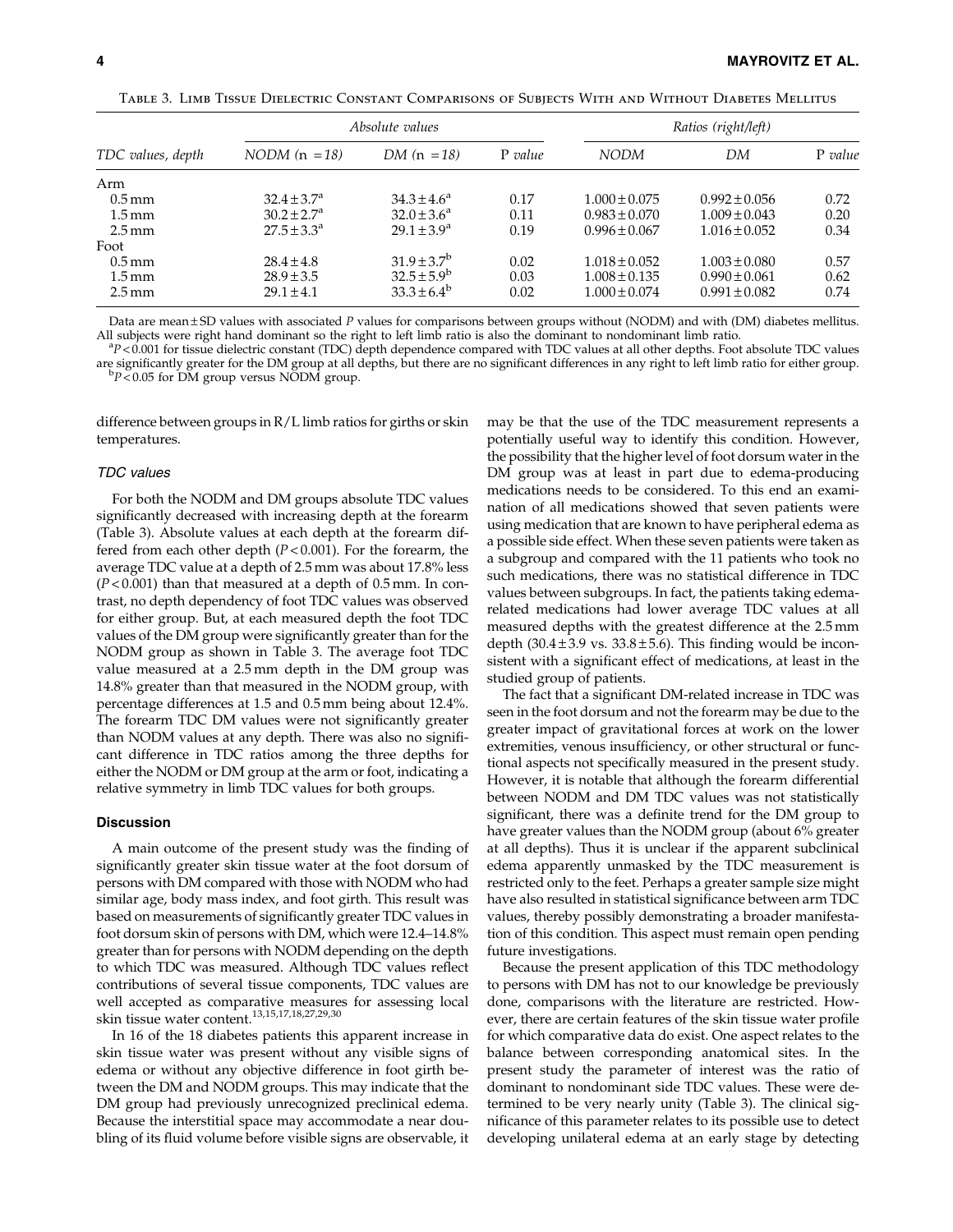## SKIN TISSUE WATER IN PERSONS WITH DM 5

departures of this ratio from unity. Measurements of this ratio at 2.5 mm depth at forearm sites similar to those used in the present study in two groups of 30 women<sup>21</sup> also had ratios near unity, ranging from  $0.995 \pm 0.054$  to  $1.014 \pm 0.046$ , which is similar to the value range obtained for the present NODM  $(0.996 \pm 0.067)$  and DM  $(1.016 \pm 0.052)$  groups. The implication is that the presence of DM does not by itself alter the skin tissue water ratio balance between limbs. Thus the previously used strategy of trying to identify incipient unilateral limb lymphedema by measuring limb TDC ratios and examining their departure from unity<sup>17,21,31</sup> may also be applicable to persons with DM for both edema and possible lymphedema involvement. The necessary thresholds would need to be established by determining the variance of the normal TDC ratio in a larger group of persons with DM.

A second aspect relates to the observed decrease in TDC value with increasing depth observed at the forearm but not at the foot in both NODM and DM groups. The decrease with depth in the forearm is likely mainly attributable to inclusion of greater amounts of low water containing subcutaneous fat with increasing depth and has been consistently observed on the forearm.<sup>20,32,33</sup> The absence of a TDC depth dependence on the foot dorsum may be due to the low amount of subcutaneous fat usually present in this region. A similar pattern of nondepth dependence of TDC values on the foot dorsum has been previously observed.34 Independent of the explanation of the difference in TDC depth dependence between foot dorsum and forearm, the fact is that there is no difference in the pattern between persons with and without DM. Detection of preclinical edema in persons with DM may be clinically important because this could be a precursor to diabetic foot complications. Increasing numbers of persons with diabetes are developing foot complications, and foot ulcers occur in 15% of these individuals.<sup>35</sup> TDC monitoring may thus be a useful approach to complement foot examinations on this patient population.

In conclusion, a technology that characterizes local skin water in a rapid and noninvasive way has been used for the first time in persons with DM. The small but statistically significant greater value of TDC value found at the foot dorsum of the DM group is consistent with the presence of previously unrecognized incipient edema. These novel findings suggest that there may be some benefit to using this measurement method as a way to screen for early changes in foot skin features that tend to cause DM-related edema. Further systematic evaluations on a larger group of well-defined diabetes patients are needed to clearly determine the clinical significance of the present TDC findings.

## Author Disclosure Statement

No competing financial interests exist.

#### **References**

- 1. Chao CY, Zheng YP, Cheing GL: The association between skin blood flow and edema on epidermal thickness in the diabetic foot. Diabetes Technol Ther 2012;14:602–609.
- 2. Gniadecka M: Localization of dermal edema in lipodermatosclerosis, lymphedema, and cardiac insufficiency. Highfrequency ultrasound examination of intradermal echogenicity. J Am Acad Dermatol 1996;35:37–41.
- 3. Gniadecka M, Gniadecki R, Serup J, Sondergaard J: Ultrasound structure and digital image analysis of the subepi-

dermal low echogenic band in aged human skin: diurnal changes and interindividual variability. J Invest Dermatol 1994;102:362–365.

- 4. Gniadecka M, Jemec GB: Quantitative evaluation of chronological ageing and photoageing in vivo: studies on skin echogenicity and thickness. Br J Dermatol 1998;139:815–821.
- 5. Gniadecka M, Quistorff B: Assessment of dermal water by high-frequency ultrasound: comparative studies with nuclear magnetic resonance. Br J Dermatol 1996;135:218–224.
- 6. Breuer HW, Breuer J, Berger M: Transcutaneous oxygen pressure measurements in type I diabetic patients for early detection of functional diabetic microangiopathy. Eur J Clin Invest 1988;18:454–459.
- 7. Railton R, Newman P, Hislop J, Harrower AD: Reduced transcutaneous oxygen tension and impaired vascular response in Type 1 (insulin-dependent) diabetes. Diabetologia 1983;25:340–342.
- 8. Uccioli L, Monticone G, Russo F, Mormile F, Durola L, Mennuni G, Bergamo F, Menzinger G: Autonomic neuropathy and transcutaneous oxymetry in diabetic lower extremities. Diabetologia 1994;37:1051–1055.
- 9. Zimny S, Dessel F, Ehren M, Pfohl M, Schatz H: Early detection of microcirculatory impairment in diabetic patients with foot at risk. Diabetes Care 2001;24:1810–1814.
- 10. Mayrovitz HN, Larsen PB: Functional microcirculatory impairment: a possible source of reduced skin oxygen tension in human diabetes mellitus. Microvasc Res 1996;52:115–126.
- 11. Alanen E, Lahtinen T, Nuutinen J: Measurement of dielectric properties of subcutaneous fat with open-ended coaxial sensors. Phys Med Biol 1998;43:475–485.
- 12. Alanen E, Lahtinen T, Nuutinen J: Penetration of electromagnetic fields of an open-ended coaxial probe between 1 MHz and 1 GHz in dielectric skin measurements. Phys Med Biol 1999;44:N169–N176.
- 13. Lahtinen T, Nuutinen J, Alanen E: Dielectric properties of the skin. Phys Med Biol 1997;42:1471–1472.
- 14. Miettinen M, Mönkkönen J, Lahtinen MR, Nuutinen J, Lahtinen T: Measurement of oedema in irritant-exposed skin by a dielectric technique. Skin Res Technol 2006;12:235–240.
- 15. Nuutinen J, Ikäheimo R, Lahtinen T: Validation of a new dielectric device to assess changes of tissue water in skin and subcutaneous fat. Physiol Meas 2004;25:447–454.
- 16. Stuchly MA, Athey TW, Stuchly SS, Samaras GM, Taylor G: Dielectric properties of animal tissues in vivo at frequencies 10 MHz–1 GHz. Bioelectromagnetics 1981;2:93–103.
- 17. Mayrovitz HN: Assessing local tissue edema in postmastectomy lymphedema. Lymphology 2007;40:87–94.
- 18. Mayrovitz HN: Assessing lymphedema by tissue indentation force and local tissue water. Lymphology 2009;42:88–98.
- 19. Mayrovitz HN: Local tissue water assessed by measuring forearm skin dielectric constant: dependence on measurement depth, age and body mass index. Skin Res Technol 2010;16:16–22.
- 20. Mayrovitz HN, Davey S, Shapiro E: Local tissue water assessed by tissue dielectric constant: anatomical site and depth dependence in women prior to breast cancer treatmentrelated surgery. Clin Physiol Funct Imaging 2008;28:337–342.
- 21. Mayrovitz HN, Weingrad DN, Davey S: Local tissue water in at-risk and contralateral forearms of women with and without breast cancer treatment-related lymphedema. Lymphat Res Biol 2009;7:153–158.
- 22. Gniadecka M, Faurskov Nielsen O, Christensen DH, Wulf HC: Structure of water, proteins, and lipids in intact human skin, hair, and nail. J Invest Dermatol 1998;110:393–398.